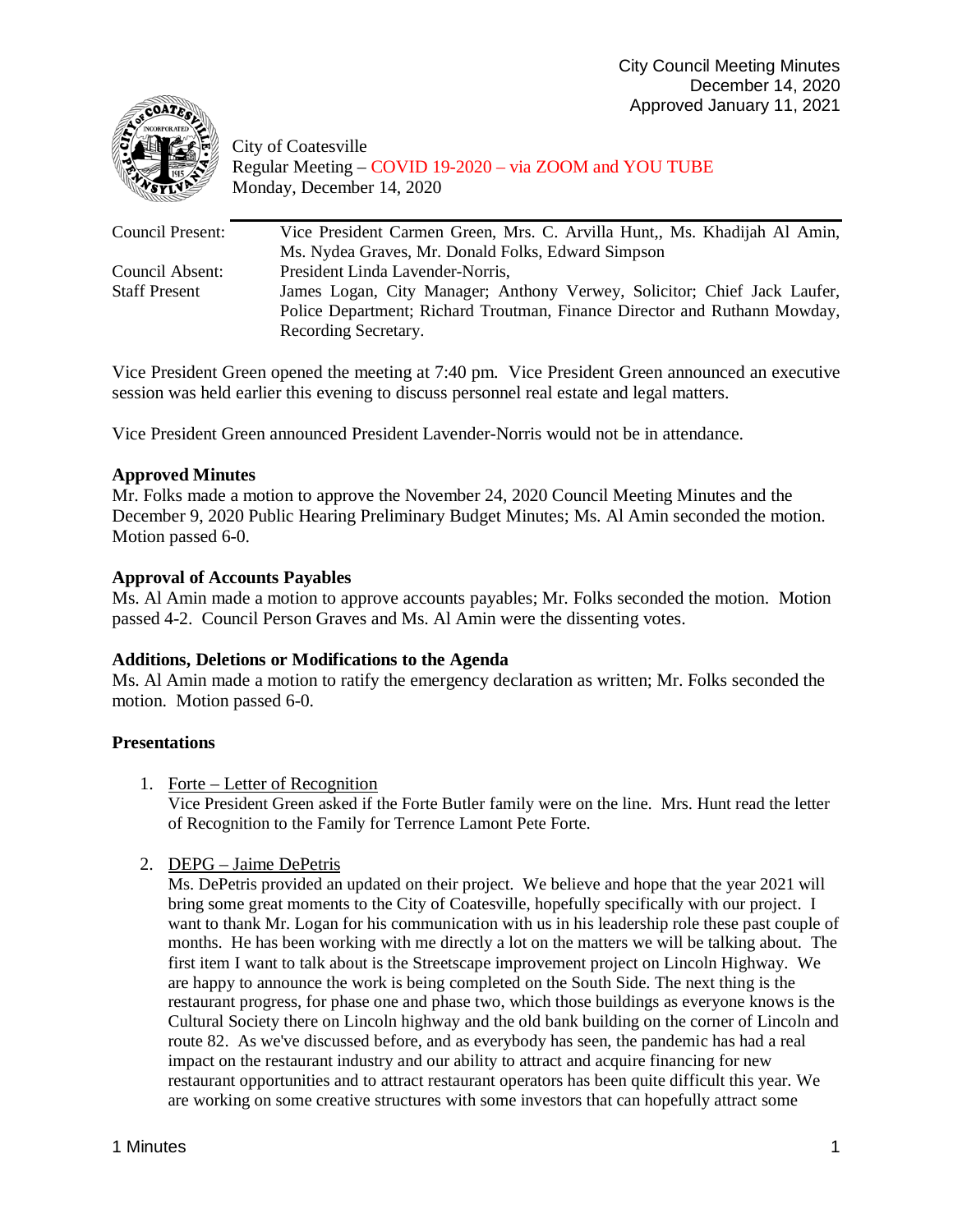operators and investors in those opportunities as the year goes on. And 2021, brings some better news to that industry. As regards to our liquor license, due to the governor's emergency declaration, , because of the pandemic, our liquor license is protected from expiration. We did have a call with Mr. Logan and Sonia Huntzinger with our consultant, Michael Gill and his office and we just were able to provide some information to them regarding that. We were happy to do that. And, I think that was very informative. The last thing on the list we wanted to talk about, which has definitely gotten the most moment in the year 2021 for us, is the Coatesville gateway project that is on the corner of  $1<sup>st</sup>$  Avenue and Route 82. This project was originally planned for 34,000 feet. We are now planning to do an initial phase of 20,000 feet, , a two story building 10,000 square feet on each floor, with the intent of finishing that 34,000 square feet in the future with a second phase of 14,000 feet when the 20,000 is leased up. We were successful in attracting Prosper Bank and Elite Therapy to join our tenant mix on that Coatesville Gateway project on the corner, that takes us to about 50% pre-leased right now. We are also very appreciative and excited that Prosper Bank is not only going to be a tenant in that building, but they are also looking to finance that, and I'm going to committee this week regarding a construction loan on that. We have been working very directly with him and we look forward to continuing that relationship and growing it more along with this project. The Department of Economic Development, Program Business in Our Sites as a piece of Phase three. We wish everyone a very happy holiday season. and a very happy new year. and, we really look forward to 2021. Thank you.

### 3. Andrea's Jazz café

Mr. Dantzler thanked City Council for the opportunity to present to our plans to open up Andrea's jazz cafe this evening. I have with me part of my team, my executive manager, Prichard Dudley, and we also have counsel, Mr. Skip Brian here also with us, and to expedite the time I'm going to turn it over to our executive manager so she can give your presentation. If there's any questions after she's completed, we'll be happy to answer them. Good evening, everyone. Hopefully everyone can hear me. Okay. great. We are presenting our venture, our business venture and Coatesville Economic Revitalization. Andrea's jazz café is going to bring a unique live music, entertainment and dining venue to the City of Coatesville. We are located at 236 East Lincoln highway. I will start by telling you that we have started this process in September of this year, 2020, and we were fortunate to apply for the Coatesville Second Century Alliance Facade matching grant. And we were awarded the matching grant. We have completed the facade. So I don't know if anyone has had an opportunity to ride down that sector of Coatesville to see that, it is completed. The only thing that is not unveiled is the name of the cafe. We're really excited. This has been a dream of Mr. Dantzler's, it's been a joy and a pleasure working with him. Our team that we have assembled to assist in this process. We embarked on this approximately the middle of September. And by the first week of December, we had completed the facade exterior renovations. Our next phase is going to be our interior renovations and City Council has received the diagram of what that layout is going to look like. Andrea's Jazz Cafe is going to bring a unique venue to the City and to the Tri-City area, I would say, because there's really no venue specifically designed like this. We're going to bring a smooth jazz bebop, Latin, contemporary country, blues down-home jazz, blues, fusion, you name it. We're going to have it. We're going to have a local artist as well as a headline artist as well., our capacity is seats right now for 60 people, 60 tables, 60 individuals, and our cuisine is American Creole cuisine. Most of you probably know Dennis, from the community. He's born and raised here in Coatesville, and you can always see him around and about doing his business and all interior. We're going to be gutting it out and then redesigning it with a performance stage, two new bathrooms, which will be of course, ADA compliant and accessible. We will have a full-service bar as well as a full kitchen. So that is what the interior is going to, is going to entail. As far as what we're offering in Andrea's jazz cafe, right now we're going to be operating Wednesday through Saturday. So those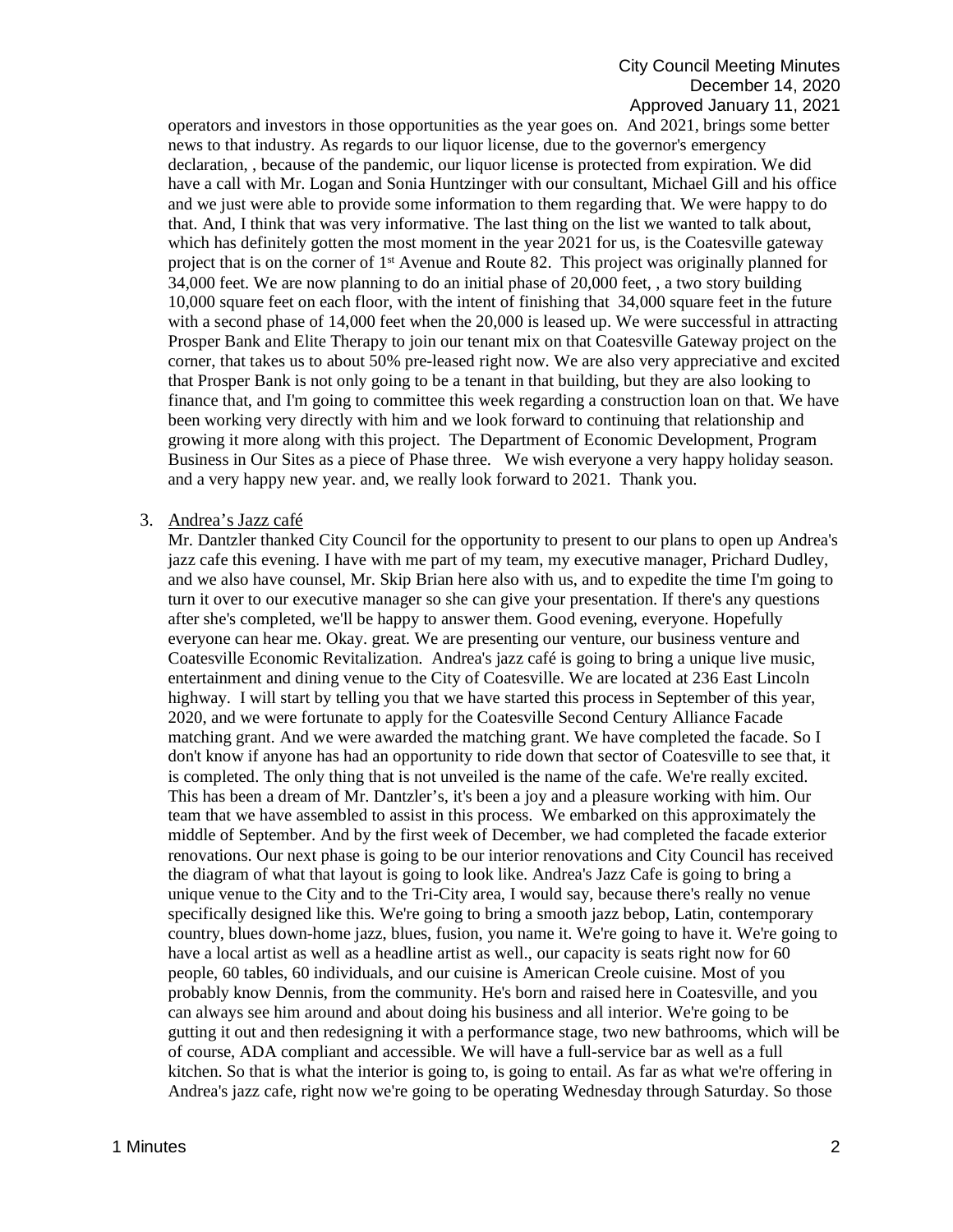## City Council Meeting Minutes December 14, 2020 Approved January 11, 2021

are our core evenings. And on Wednesdays, we're going to feature spoken word or some call it performance poetry, as well as jam sessions. So, if you know any musicians who just want to come and jam it out there, they're welcome to come in on Wednesdays and, and do that. It's a free open, first come first serve, sign up situation on Thursdays. We're going to feature a theme night and we're going to have different themes based on what we come up with. We're shooting to have at least one set on Thursdays, is the option to have two sets. But right now we're going to start with just one set. And on Friday and Saturday, we're going to feature two sets. And on Sunday, once a month for right now, once or possibly twice a month, we're going to feature a Sunday, jazz slash gospel brunch that will be available also. We wanted to include the youth of Coatesville because they were an important component to the development of the city and to the re redevelopment of the city. And one night, a month, we are going to collaborate of course, with Coatesville Area School District. And we want to sponsor students from the local schools to come in and showcase their talent. So whether they play an instrument, they have a vocal, or they have poetry, they write poetry, whatever it is that they want to do, we will be able to feature them and showcase them one night, a week. They will be able to have a couple of tickets to invite family members. And we will also provide to them complimentary appetizers and soft drinks and water. So that we're very proud of that. And like I said, we're going to be reaching out to the school district to figure out what's the best way to do it. What comes to our mind is to randomly have the students, sign up and whether they are randomly drawn, you know, but we want to give each and every student, an opportunity from elementary up to high school. And there's some great jazz bands at the high schools as well. So, we definitely would like to have them featured on some of our evenings.

Our non-posted hours, other than the hours and days that I have mentioned to you, we will open that up for social organizations, social groups, businesses, if they want to come in and have a luncheon meeting or an early dinner meeting, but we will have those facilities available to them. And as well, we're going to offer takeout dining as well as outdoor dining weather permits. We do have a management team in place right now. Our management team consists of approximately 85 years of combined experience Dennis. h, he has the most experience with 50 years' experience and, myself, I come to you with 25 years of business management, financial management, experience, and Dennis and I both have food service management experience. In my part-time, I do, catering and event planning and things like that for private events. And Dennis has actually owned and operated a food service business for approximately eight yearswhich was very successful for him here. And I think it was in Downingtown, in the Downingtown area. We also have an entertainment director and, Ramona, she brings 25 plus years. She is also a performer. she performs a solo. She also has a band as well she also will be assisting with booking of engagements for the jazz cafe. We are really excited to have her on board, she's awesome and a dynamic vocalist as well. And then we also have a social media liaison because that is really core and critical and communication and advertising of the business. So, we're excited to have Alexis as well. She comes to us with 10 years of social media experience, as far as some of the things in addition to the things that we've already addressed, we will be looking to initially hire 13 employees. And as we're going to, we want to employ, of course, as many qualified applicants as possible from Coatesville. We would like to have at least 50% local, that is our goal. So that is the goal that we will try to adhere to, to make sure that because as, as you know, with any economic redevelopment, you know, there has to be some benefits to the residents within the city and bringing employment opportunities, that's definitely, a way that we can capitalize and do that. And, we've actually had people during our exterior construction, just local residents walking by admiring the facade, and then asking, you know, can I get a job here or are you guys going to be hiring and so forth? So, so that is open. We'll be advertising through media, such as indeed a PA career link chesko.org. And my chesko.com just to name a few. We offer of course, a competitive salary incentives and bonuses. And that way we want to ensure that not only the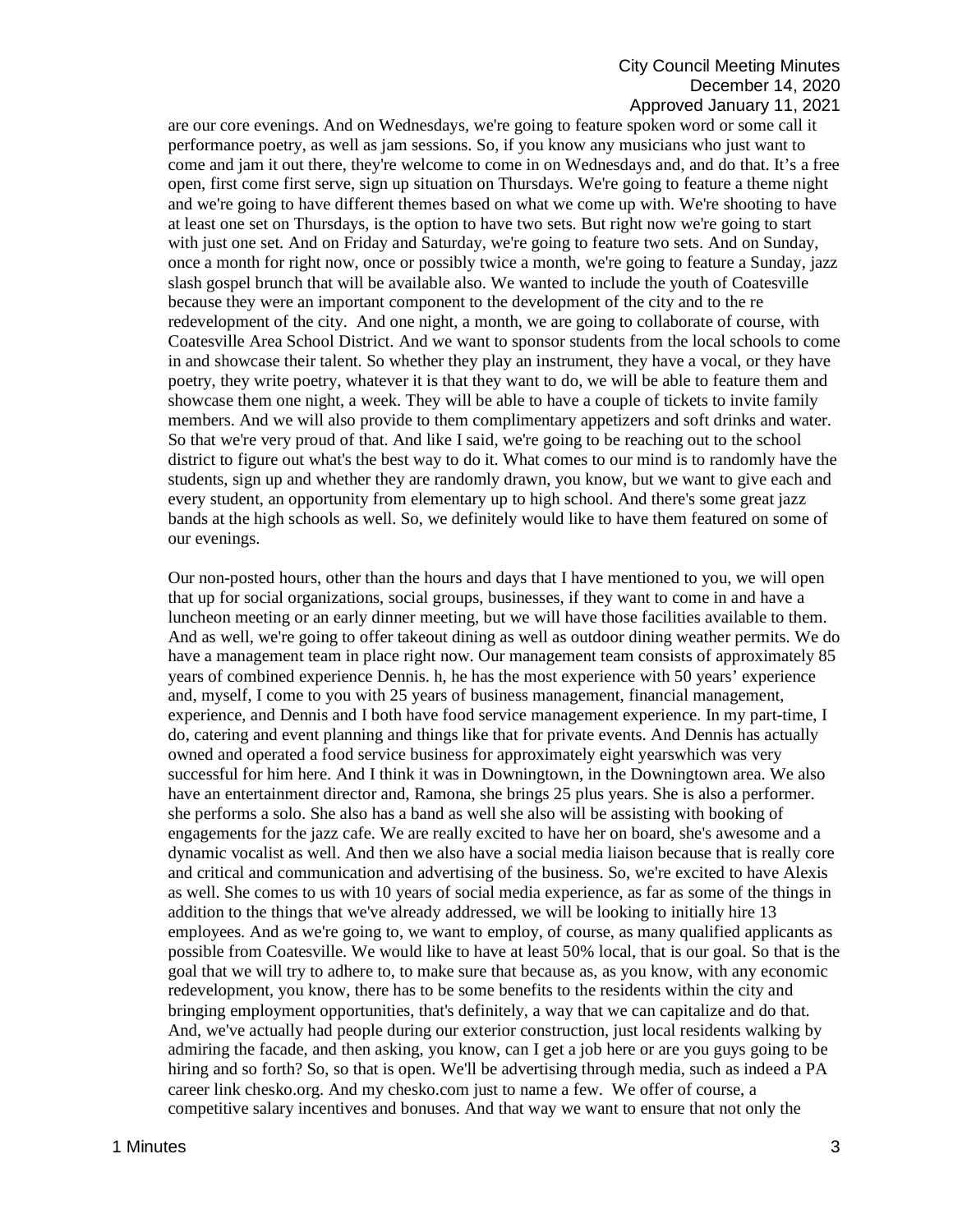residents of Coatesville, but other, employees are committed to the business and becoming a part of the family. And that's how we view ourselves as a family and a team.

We do of course we're in the midst of COVID and that's a challenge to everyone. And, you know, we had thought about that from the onset because we don't know what the future holds. So, we have some, we have a continuity plan in place to ensure that we keep people safe, not only during the COVID periods, but beyond that as well. So the things that we are implementing for safety protocols will not just be during the COVID pandemic, but in any, you know, pandemic or any event that occurs, but basically just a standard practice, it's our standard operating procedure. and we want to make sure that we're keeping our staff, our performers and our customers safe. So just to give you a couple examples, we're going to Institute, what's called a safe space scanner, and upon entrance into the doors, you will be scanned to monitor your temperature. You don't have to do anything. You basically just stand there and it takes your reading. And if anyone has any type of temperature or does not meet the threshold, then they will not be permitted to enter the building at that time, also we're going to have contactless, as much as possible. So, for instance, hand sanitizers will be an entrance. So we'll ask that everyone sanitized as they come in, there'll be sanitizers outside of the restrooms inside of the restrooms. The restrooms will all be contactless, the lights, no touching lights, faucets, a toilet flushing, anything like that. So, no touch at all. We are also going to Institute a contactless of food and beverage ordering system via a smartphone. I don't know if any of you've had the opportunity to experience what that's like. But basically, you just scan your phone over a barcode and it will upload our menu, our food menu, as well as the bar menu. If you do not have a smartphone because not everyone does, then we will have the traditional laminated menus and of course they will be laminated. So that way they can be cleaned and disinfected after each term or a person. all of our flatware will be prepackaged and we'll have disposable napkins, plexiglass will be available as a table and bar as dividers when required plexiglass will be a standard around the performance stage as well. When the public health department mandates mask wearing, masks are required, no mask, no entry, this basically going to be our procedure and our protocol staff will have PPE. And this will just be a standard protocol for them. They will wear a mask, they will also have the face shield and they will have gloves as well as the other sanitation items that are needed for them. So, and then with each turn of a table, the tables and chairs will be sanitized and disinfected wiped down after each customer. So we've tried to, you know, be very diligent in, making sure that everyone is safe, but yet still has a fun and enjoyable time.

We have received a letter of support thus far from, Gary Smith, who is the CEO of the Chester County economic development council and I believe that has, they're provided to you to council, for your reference. We are seeking the economic development dispenser license, and we have taken the steps to apply for that process. There is a process and we reached out to 223 licensees. That was a part of the process and of those 223licensees that we sent contacts out to. We received 24 responses, seven were interested in selling their license. And then, just so you know, the minimum, price that they were asking was 500,000 and the maximum was as high as \$2 million. Dennis and I unfortunately can't afford 500,000 right now, it's just, it's just beyond our means, but we still have invested so much into the building so far and thus far, and we're eager and we have our business plan in place and that's been approved. Our business plan has been approved, and we are looking to make this a reality, this dream, a reality, and with the support of city council. We know that that, that's the one thing that we need to, to enable us to, to go forward. We are hopeful and asking with all sincerity, that you would support us in our bid for an economic development license, keep in mind that we are asking for this license now and our intent and our goal. And at this point, we don't see any obstacle to open our doors, July 1st, 2021. So, with that economic license, we are looking to implement right away very, very quickly. So, this is reminding well, say we're almost at January now. So, within six months of the new year, we, we want to be up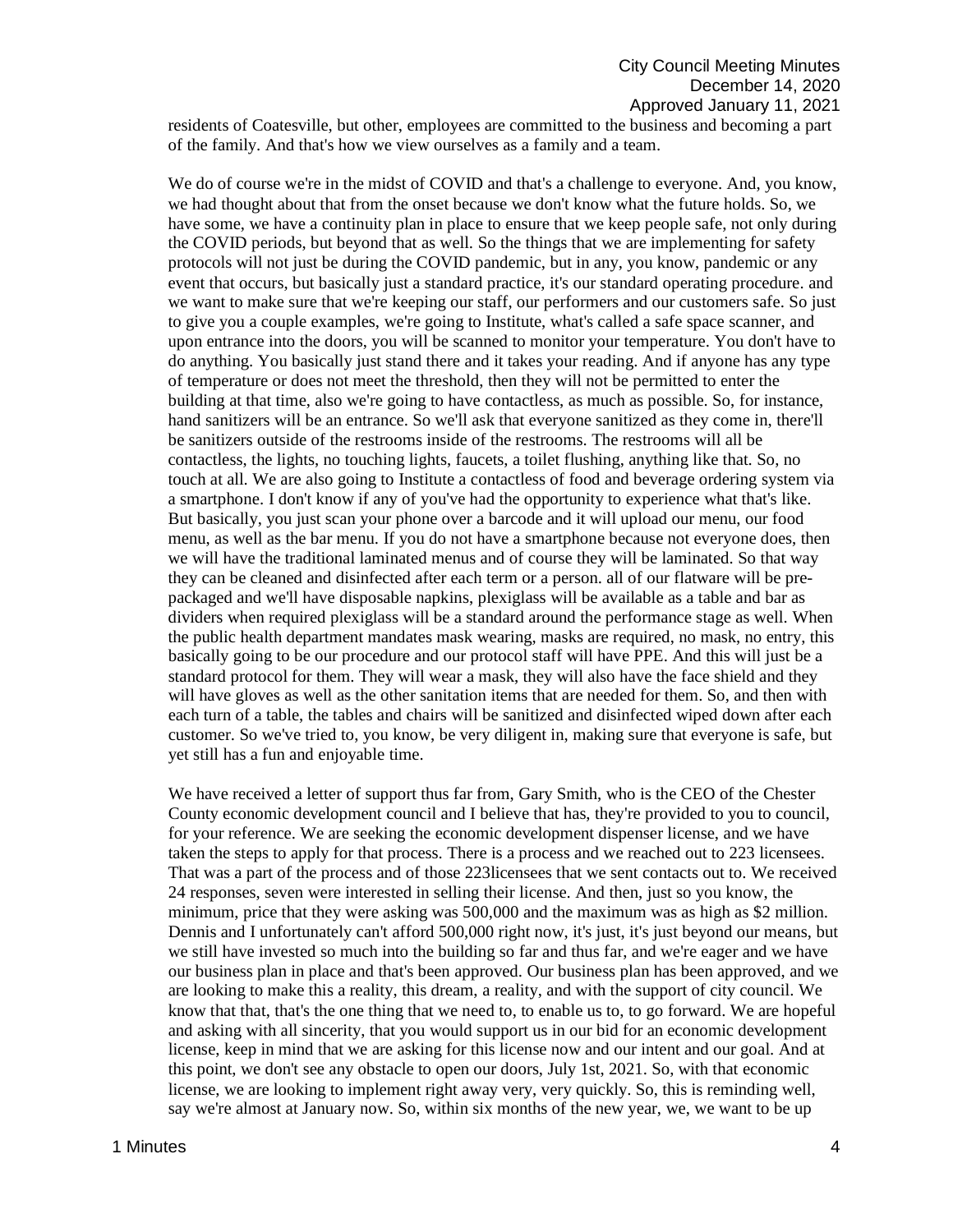and running and, and that is our goal. So, we have everything is just moving according to plan, and we're very excited. Dennis is extremely excited. He's a native of Coatesville and he loves his city and I have grown to love the city too. I'm a Philadelphia native, but, I have embraced the city and the city has embraced me as well. , so with that, if anyone has any questions,

Mr. Verwey explained that an letter requesting the Resolution of support form City Council would be required to move forward.

### 4. Eagle Disposal – Andrew Casey

Mr. Casey provided an action plan of where they want to focus on. Customer service is the first issue. And then also, we want to start core meetings back up. We were doing them and then, we kind of got hit with the COVID. So we were unable to meet with customer service to garner the situation. Is that driver reports, any issues are emailed or reported to the city? Coatesville will report any issues handled as calls in or the next day. And we're at no fines right now in our service history. Customer service, step one, we want to establish a quarterly mood meanings to review service issues and concerns who can be there would be sitting members, City manager, public works, City Council members.limited to two, Eagle Disposal contact would be the contract manager, operations and customer service manager and also the site manager will be there. Step two: Eagle disposal will utilize gallery reporting logs, drivers identify issues on routes. I E over limit overweight issues. Daily logs would be compiled and emailed daily to Coatesville city representative. Customers are step three because we also issue you reports daily. As you received via emails to Eagle disposal, customer service issues reported before 12:00 PM handled the same day after 12:00 PM, 8:00 PM. They would be handled within 24 hours issues logged by Eagle personnel by day four of the Eagle disposal crews call in, in designated city representative to ensure all issues received prior to leaving the city. Step five, customer service, Eagle disposal tracks, all customer and daily reported issues, providing monthly summaries to Coatesville. Step six, violation and liquid date day two damages and resolved issues. Subjects who find an outline in sections 21 on page 12 of the contract. So in summary, we'll schedule the first quarterly meeting, meaning we'll figure a date that works for everybody, once a week will check-in with the municipal manager, James and Steve can call my cell at any time, if they ever have any issues, I'm available 24 hours a day, seven days a week, also in the past, we have donated roll-off dumpsters for a cleanup days. We'd like to continue that if you have another event that comes up, we can handle them on a case by case basis. And we have sponsored the Grand Prix in the past, we'd like to look to do that again with you guys. Also, we may have had service interruptions this year, due to COVID-19 has hit our industry pretty hard, this being that it was a worldwide pandemic that's caused delays in the waste industry across the country. It's not just Eagle that experiences, we have protocols that we have to follow, we're doing temperature testing for our employees, we also have contact quarantining that the police, our workforce that we have to overcome. And when we have people that are sick, we definitely stress that they don't come to work, even if it's just a cold, COVID or anything, you know, erring on the side of caution. And right now, we're doing like said we're doing temperature checks for them. And one thing we have changed for you that is nine years track that we started not too long ago, that the bulk pickup is now once a week for all your residents, where in the contract originally was for one item a month that we did. We will continue to do that. So we just look forward to continuing our relationship and that's where we're at.

### **Discussion Items**

1. Meeting Minutes

There was no discussion on meeting minutes.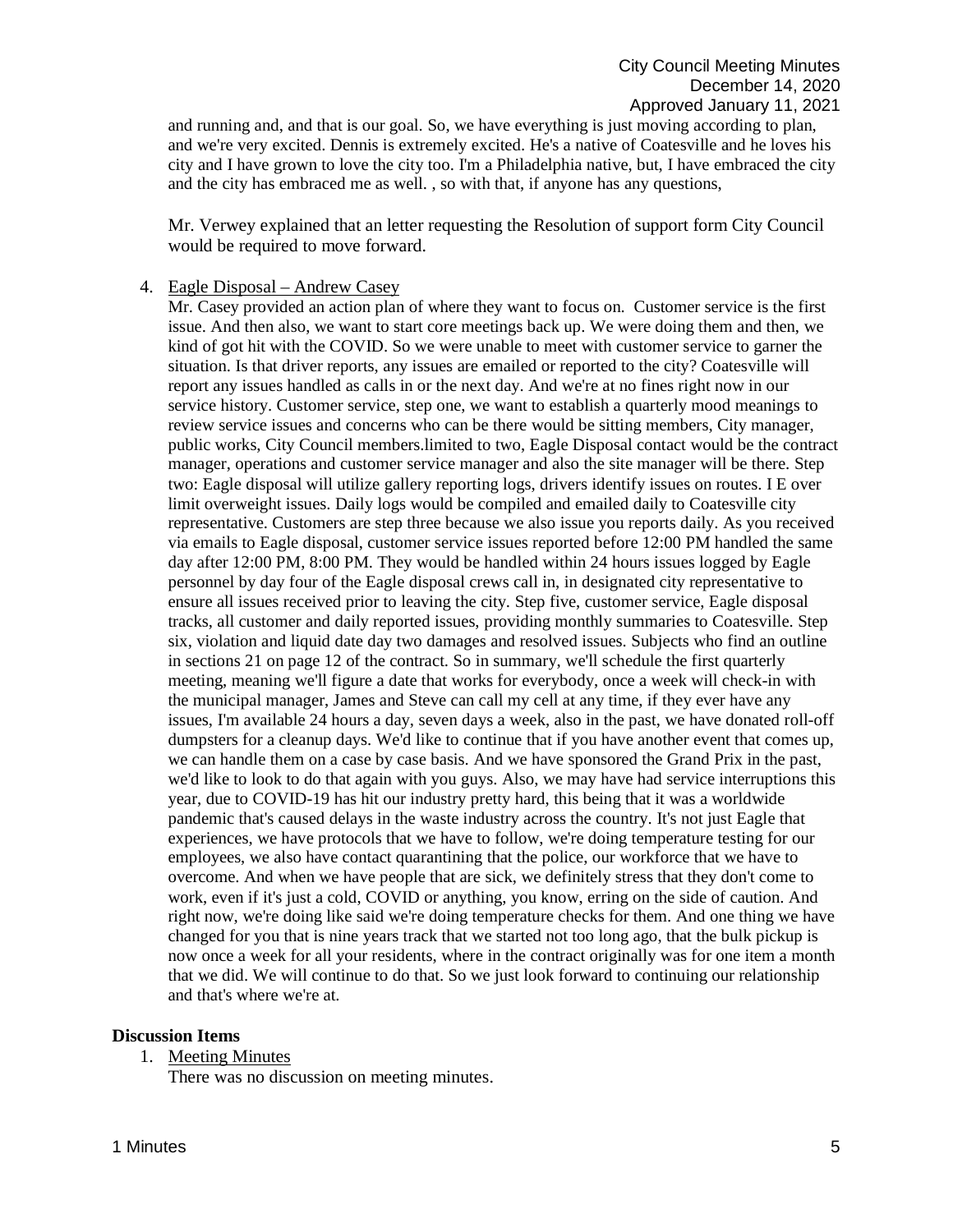# **Citizens Hearings – Regular Action Items Only (3 Minutes)**

Sue Springsteen

Ms. Springsteen commented on the budget. She thanked City Council and City Management staff and everyone involved in passing the balanced budget. This is a huge accomplishment.

Lauren Shannon Bailey

Ms. Shannon-Bailey will call back during non-agenda items as her items were not action items.

Mr. Folks made a motion to close citizens hearings on regular action items only; Mr. Simpson seconded the motion. Motion passed 6-0.

### **Regular Action Items**

1. Receive and consider a motion for adoption of Ordinance 1539-2020 establishing the tax rate for General purposes for the year 2021, at the same rate as that set for tax year 2020. Mr. Logan read the Ordinance.

Ms. Al Amin made a motion to adopt an Ordinance 1539-2020 establishing the tax rate for general purposes for the year 2021, at the same rate as 2020; Mr. Folks seconded the motion. Motion passed 5-0. Mrs. Hunt was not present for the vote.

2. Receive and consider a motion for adoption of Ordinance 1538-2020 appropriating specific sums estimated to be required for the specific purposes of the City Government as herein set forth therein, for the year 2021.

Ms. Al Amin made a motion to adopt an Ordinance 1538-2020 appropriating specific sums estimated to be required for the specific purposes of the City Government as herein set forth therein, for the year 2021; Mr. Folks seconded the motion. Motion passed 5-1. Council person Graves was the dissenting vote.

- 3. Receive and consider a motion for adoption of Ordinance 1540-2020 providing for salaries and wages for personnel employed by the City of Coatesville. Ms. Al Amin made a motion to adopt an Ordinance 1540-2020 providing for salaries and wages for personnel employed by the City of Coatesville; Mr. Simpson seconded the motion. Motion passed 5-1. Council person Graves was the dissenting vote.
- 4. Receive and consider a motion to retain Barbacane, Thornton and Company LLC for the independent audit of the 2020 fiscal year. Mrs. Hunt made a motion to retain Barbacane Thornton and Company, LLC for the

independent audit of the 2020 fiscal year; Mr. Simpson seconded the motion. Motion passed 6-0.

5. Receive and consider a motion to set the Monday, January 4, 2020 Re-Organizational Meeting time.

Mr. Verwey explained last year there was some discussion over the time for the meeting, based upon the requirements of the charter. And I, I think the decision of council was set the meeting for the earliest time that everyone could meet. My recollection is 6:00 PM was the time that was set last year, to accommodate everyone's work schedule to make sure that the all of council could attend that meeting.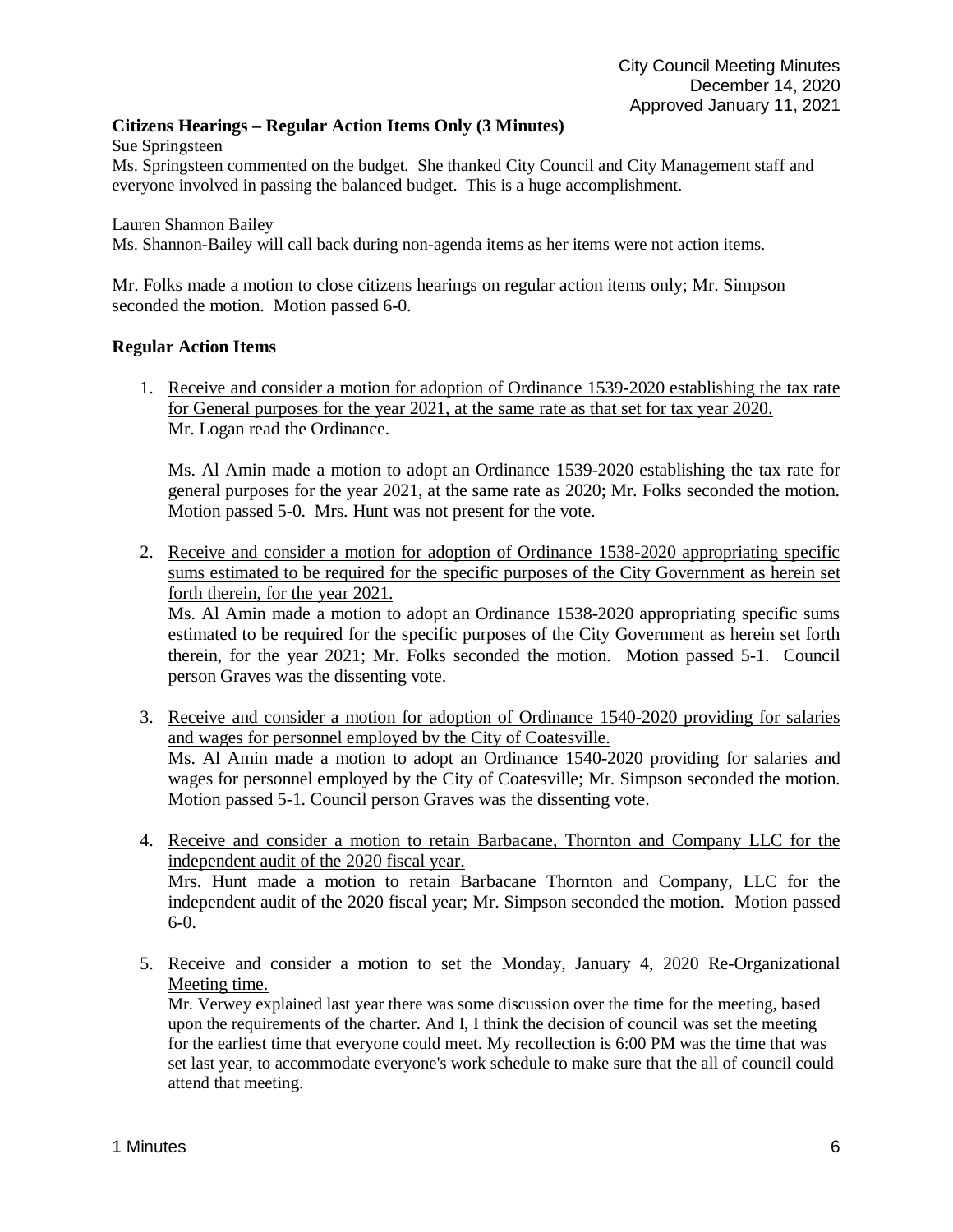Ms. Al Amin made a motion to approve setting the Monday, January 4, 2021, Reorganizational meeting time to 6:pm; Council person Graves seconded the motion. Motion passed 5-0. Mrs. Hunt was not present for the vote,

- 6. Receive and consider a motion to approve the Food Bank moving to  $3<sup>rd</sup>$  Avenue Parking Lot. Mr. Folks made a motion to approve the Food Bank moving to 3<sup>rd</sup> Avenue Parking Lot; Council person Graves seconded the motion. Motion passed 6-0.
- 7. Receive and consider a motion to appoint Bank Signatories for Malvern Bank Mr. Logan explained when a new manager is in place, we have to get a document signed authorizing the signatories. We have to update al the documentation so that the checks and all the other documents can be signed by myself, Finance Director, President and Vice President. This is really kind of a formality to update the bank file with the required signatures for documents from the city.

Mr. Simpson made a motion to appoint Bank Signatories for Malvern Bank; Ms. Al Amin seconded the motion. Motion passed 6-0.

8. Receive and consider ratifying the Declaration of State of Emergency issued on December 11, 2020 related to the Coronavirus Covid-19 Pandemic, with certain modifications Ms. Al Amin made a motion to ratifying the Declaration of State of Emergency issued on December 11, 2020 related to the Coronavirus Covid-19 Pandemic, with certain modifications with mask mandates and no fines; Council Person Graves seconded the motion. Motion passed 6-0.

### **Reports**

1. Solicitor

There was no solicitor report at this time.

2. City Manager

Mr. Logan announced Ms. Depetris explained the work that they're completing on first Avenue and additional progress on the gateway building itself. Sue Springsteen's announced she is moving forward with her 190 West Innovation center. The target date for completion is the first quarter of 2021. We also have progress from the train station. I mentioned in the last meeting, the bids are going out for the new train station, and we hope that provided with the weather, and all of the stars aligning, we'll be able to have a shovel in the ground early next year. I would also like to take this time to thank the deputy secretary PA department of transportation as the representative Coatesville, Jen Granger, she has been fighting hard for the City to get to this train station, along with the garage project off the ground. We just really appreciate her help and her team along with the Amtrak team, making this come to fruition. So, we're very excited and we thank her for that. In addition to that we've had a meeting with the planning commission last week to review our urban center improvement inventory. That is the list of projects that are kind of on the wish list for the City. It includes infrastructure, to capital improvement projects, to storm water improvements as well. So, we are looking forward to kind of get some of these projects off the ground. Of course, many of these projects require grant funding, which the grants are pretty competitive, but we feel that the City of Coatesville will be able to submit a very strong proposals to get a number of our projects completed in coming years on the community update side. This past Saturday we had three lobbying events, like the thank Santa for coming out escorted by our Fire Department. Thanks to all the guys that participate in that. Josh Schreiber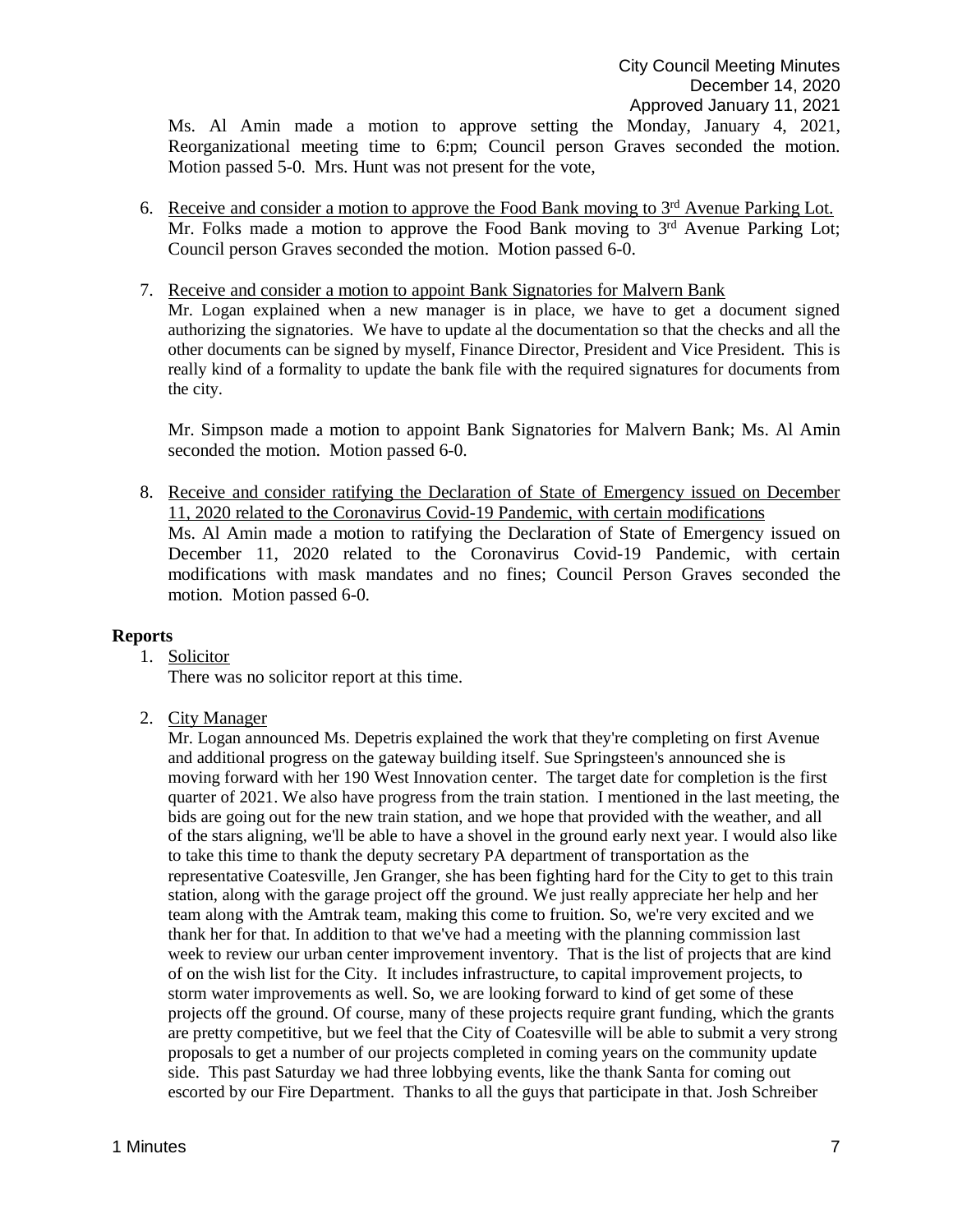## City Council Meeting Minutes December 14, 2020 Approved January 11, 2021

was one of the guys leading the way along with Chief Alderman. We appreciate you guys' time. In addition to that the tree lighting ceremony was sponsored by Elite Therapy Solutions, this is their second year that they have donated the tree to the City of Coatesville. We'd like to thank him for that, Patrick Kensler, he's the director of administration over there in the marketing representative on the co-op, did a great job along with James Bachman, with the parks and rec commission and, other community volunteers that just did a great job. They were out there. I actually went out there, there was about 12 people there. We wanted to have a much larger event, but of course with the spike of COVID in Coatesville, they doubled back a lot. If you went by, you were able to see a live performance by our Coatesville High School in choir. It was beautiful and they just made it very festive in the part. So my hats off, my hat goes off to the Parks and Recreation and all the folks that are leads and our volunteers and, James Kauffman and the wrestling team. So thank you guys again, along with Second Century Alliance was involved in that the Coatesville Senior Center, Harrison, seniors, senior living, Synergy Chesco holistic care hospice, and the Coatesville area senior center, as well as the school district. A lot of people were involved in this and we were just happy that some of the holiday spirit continues in the City of Coatesville. One more note, we have reached 595 cases to date in the City of Coatesville and it worries me, we are trying to through our ordinance as well as just informing people our community, that we really have to change our behavior, wear masks. I know it's going to be a problem, but we have upped 197 cases in about 20 days. I know that other communities are spiking as well. Coatesville is a very dense community, as you all know, and these numbers are just, you know, I mean, we just have to kind of, you know, get better. You have to wear your masks. We have to distance ourselves. Hey, if you have to shop rarely, we get your groceries, do that and get back inside. Young people. I know that you guys are out there. There's not a whole lot to do, but wear a mask when you guys are getting together. You know, I was just out shooting around this weekend. About 10 of you guys out there not wearing masks. you had to just wear a mask and I know it's hard on the basketball court, but you know, this is what we have to do right now. I want to see you guys out there this summer. So, you know, everyone, please, please just try to get better at this. The vaccine is on the way. Unfortunately, a testing site in Coatesville has closed. We will be reaching out to the County to see if we can get it reopened., but right now we do not have an open testing site. So, you would have to go to a Westchester to get any COVID tests.

### 3. Police Chief

Chief Laufer review the statistical report for November included in the packet. There were 1,527 calls generated through the Chester County 911 Center for November. That's up from 1247 in October, and we had 2,232 total calls for service from 2126 in October. So, a little uptake in our call pole for November and just some other highlights for November. And the first part of December, District Attorney Ryan has continued to support the department and announced tonight that they have decided to continue to reimburse the City for our detective who was assigned to the drug task force for the County. This salary will, once again, as it was in 2020 will continue for 2021 to be 100% reimbursed through the District Attorney's Office, that assists us with the City budget for the police department. We're excited about that. A part-time officer update, we are down to three part-time officers, that are actually working for the City of Coatesville. As you remember, several meetings ago, we did conditional offers of employment for four additional part-time officers of those four, two are no longer interested in a position and to have successfully completed their background investigations. So, I wanted to update council at this point on our part-time officer hiring. With the two, there were absolutely no red flags raised in their background investigation, and they background investigation was competed through the new MOPEC guidelines which aren't in effect until next July. Our background investigation process already complies with those new regulations, which will be effective. So we have two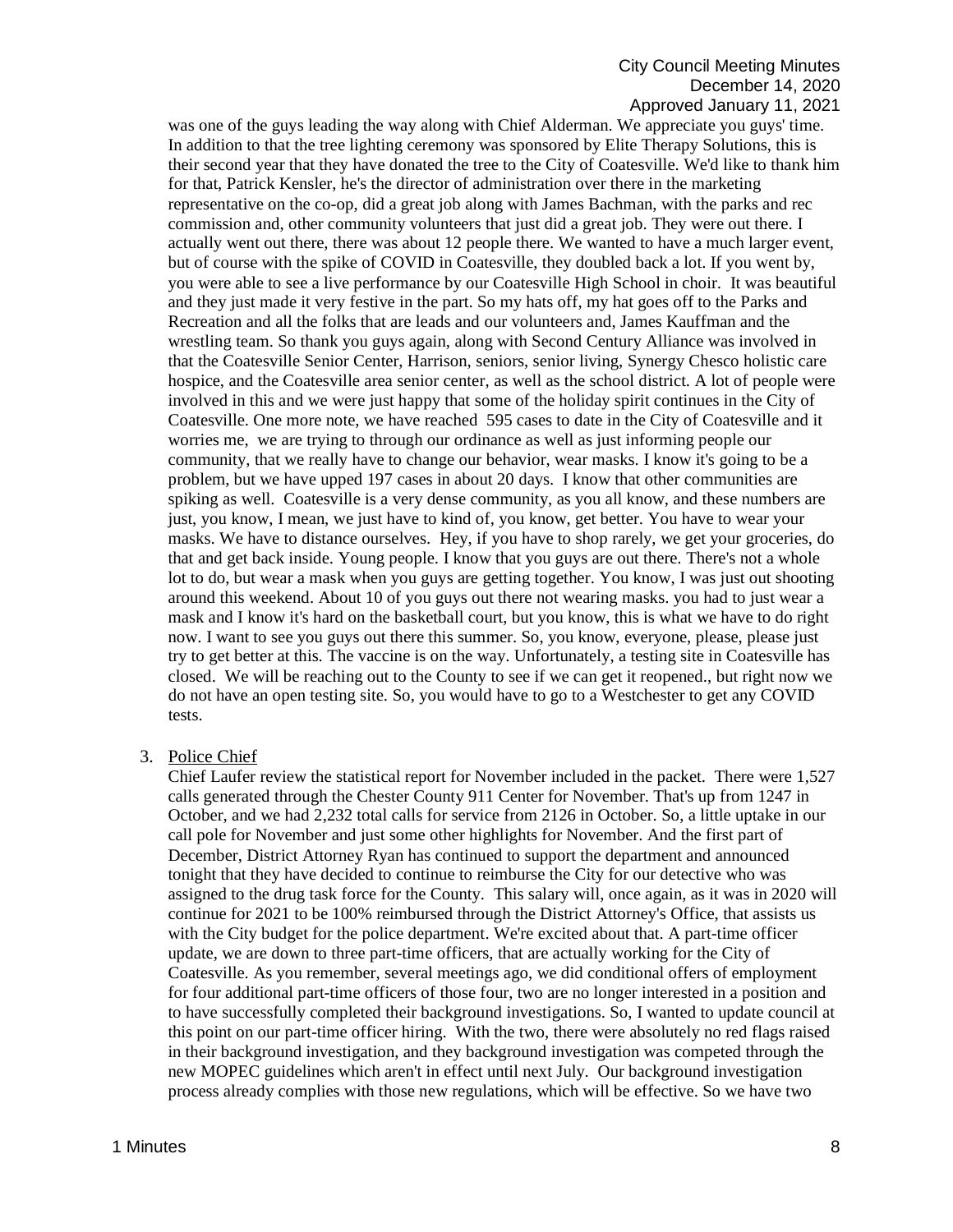### City Council Meeting Minutes December 14, 2020 Approved January 11, 2021

successful candidates that are through the background. They will now go to meds, the psychological exam and to medical for physical and drug testing. So that's our update with regard to our part time officers, just some additional highlights for November. We continue participation in Chester County, a FOP and district attorney's office task force on race relations. We had two Narcan saves in November, one Narcan save the first part of December bringing 26 total year to date for the Police Department. We installed 11 car seats in November and 5 car seats in the first two weeks in December. We also trained a new officer, Felicia Del Gotti, one of our part-time officers, obtained her child passenger safety technician certification. This allows us to continue to provide that service to our community not only being able to provide the car seats and free of charge, but make sure that they're professionally installed. The individuals that received the car seats are trained, on how to make sure that they're utilizing them properly for their children. We also participated in click it or ticket from 11/23 to 12/12 with grant funding from Penn dot and Chester County highway safety project, trying to make sure that everybody's properly buckled, and that's also just adult safety restraints and child also. And our annual Shop with a Cop program took place on this past Saturday. Once again, we partnered with Coatesville kids to college and hope beyond borders, due to our COVID situation, we adjusted the program and opted for more of a family-oriented shopping experience. Thank you, Councilman Folks for once again, supporting us and supporting our Shop with a Cop Program. We were out at the Walmart on Saturday and just made sure that the families were there and we continued to be supportive of the community. We felt it was important that even though it was definitely a modified program this year for a Shop with a Cop, we didn't want to miss a year and we felt it was important. So we met the families out there. We provided them with the gift cards, and then we let them go ahead and have their Christmas shopping without the officer escorting on this year and assisting, because of the COVID restrictions, but I still believe it was throughout well-received and supports our community. So once again, Mr. Folks, thanks for, assisting on that Saturday. I mentioned Officer Felicia DelGotti, she received recognition from the Chief for "you made a difference award" this past month. She was recognized for even as a part-time officer for her commitment to the community that she serves and in particular, a young lady who she's mentoring and, you know, as identified as somebody that actually reached out to the department and asked if we had a female officer, that could come out and introduce her to what it means to be a police officer today and in particularly what it means to be a female police officer in today's time. So, we appreciate her service to the City and wanted to make sure that she got recognized for that. I should have mentioned that our parking enforcement officer, PEO Smith, Robin Smith, recently completed 20 years of service to the army reserve. She is happily retired now. I think her husband is probably happier than we are, but we thank her for her service for 20 plus years of service to the army and for doing what sometimes we take for granted. but that's a lot of time to invest. even if it is one weekend, a month and two weeks a year, it still is a lot of commitment. Keep it up for 20 years used to be commended for that. She is happy to still be in service here to the City of Coatesville. So I thank you, Mr. Logan for reminding me to recognize PEO Robin Smith.

### **Citizens Hearings Non-Agenda Items Only (3 Minutes)**

There were no citizens' hearings at this time.

Mrs. Hunt made a motion to close citizens hearings non-agenda items only; Mr. Folk seconded the motion. Motion passed 6-0.

### **Special Events**

There were no special events at this time.

### **Council Comments**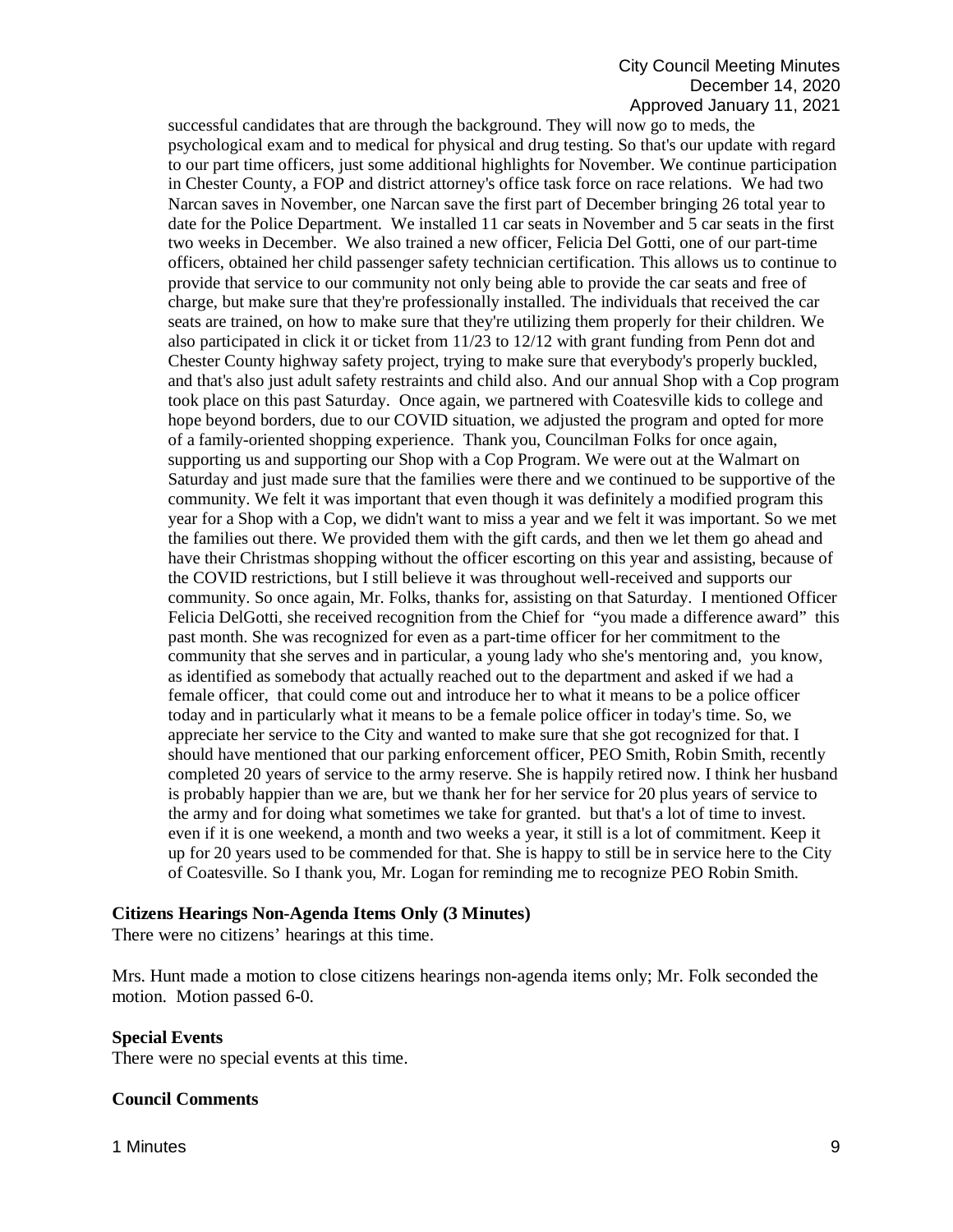Mr. Folks announced it's been a long week from signing the steel beam, from Shop with a Cop, and they had the nerve to put me up on a fire truck to be Santa Claus. That's an experience with Shop with a Cop. It was a busy week and it was a good week, but I just want to tell you what I saw when I was on that fire truck and what I didn't say. I didn't see the buildings burning down. I didn't see marches. I didn't see racism what I saw was kids and adults, even to a man in a red suit. Tears was coming down my eyes while the kids are waving and hollering at Santa Claus. Coatesville is a great place. Coatesville is a place where everybody is somebody. So, don't matter if you're black, white, Spanish, Mexican, Jewish, or Gentile, you are somebody. I know it's tough around this time of the year, because some people lost their mother or father or brother. This is real serious for Coatesville. Our numbers are going up. What that ride around the city. If you could've done it, you didn't see racism. You saw tears of joy, a man in a suit. I wish I could ride around Coatesville for every day because them kids were hanging out windows and they were running out on the sidewalk just to get a glimpse of a man in a red suit, Merry Christmas to everybody. Be safe, wear a mask.

Council person Graves started off by saying, because I know we're meeting again in the New Year, Happy Hanukkah, Merry Christmas, Happy Holidays, Happy Kwanzaa, Happy Solstice, and Happy all of anything that anyone celebrates, Happy Yule, coming up in the next few weeks. Cause I know that there's a lot of celebrations, and Happy New Year. Of course. I know that through all of the celebrations that we are going to want to gather with friends and family, because those are usually our traditions. I would ask that you refrain from gathering, maybe try new ways to gather like over zoom meeting, FaceTime friends and family, try cooking dinner at your house with the people who live there, because these next few weeks of COVID is just going to end up getting really dark. We've already lost so many people and we're going to continue to keep losing people. There's a ton of people here in Coatesville who are sick. We just want to keep everybody safe, right. Reducing our traveling and gathering. So, yep. Just asking everybody to stay safe, make sure you wear a mask. We now have, we've just ratified a mask mandate. So, whenever you're in public, you have to wear a mask indoors and outdoors. Otherwise I am really excited to see the jazz cafe. I'm always excited for businesses to come to Coatesville, especially businesses who are focused on doing things like hiring 50% of their staff from qualified Coatesville community members. That's really important to make sure that folks here can become employed so that they don't get this place. So, thank you for thinking about that when you thought about bringing a business to Coatesville and otherwise everybody just have a good weekend, a good night and a happy new year.

Mr. Simpson thanked everyone for tuning in, It's been a long year despite COVID. I still think that the city has made a lot of progress towards turning around and being revitalized and we're well on our way. And hopefully when we return next year, it's going to be a much better year, you know, with the vaccines and everything that are coming out now and all the people that are going to be vaccinated. I think that next year is going to be a promising year and we're really looking forward to it. Everyone, have a nice holiday.

Mrs. Hunt thanked everyone for joining us and sharing this evening with us. I want to thank those that came with your great presentations tonight. It's really encouraging to see new businesses coming into the city. It was an awesome celebration with Sue last week of that 190. It's just awesome seeing this city being vibrant and even through the pandemic that we're dealing with the COVID, we're not at a standstill. We're not being slow, full and things that we're doing. We're continuing to move ahead. So I just want to thank all of you, and what you're doing to maintain it, to make our city grow. I want to wish everyone a blessed holiday season, whichever way you celebrate. I just pray that with caution and do it with care. I want to thank again, Mr. Logan and our administrative staff for the for the awesome job that you're doing in our city moving. I do have a little dilemma and with my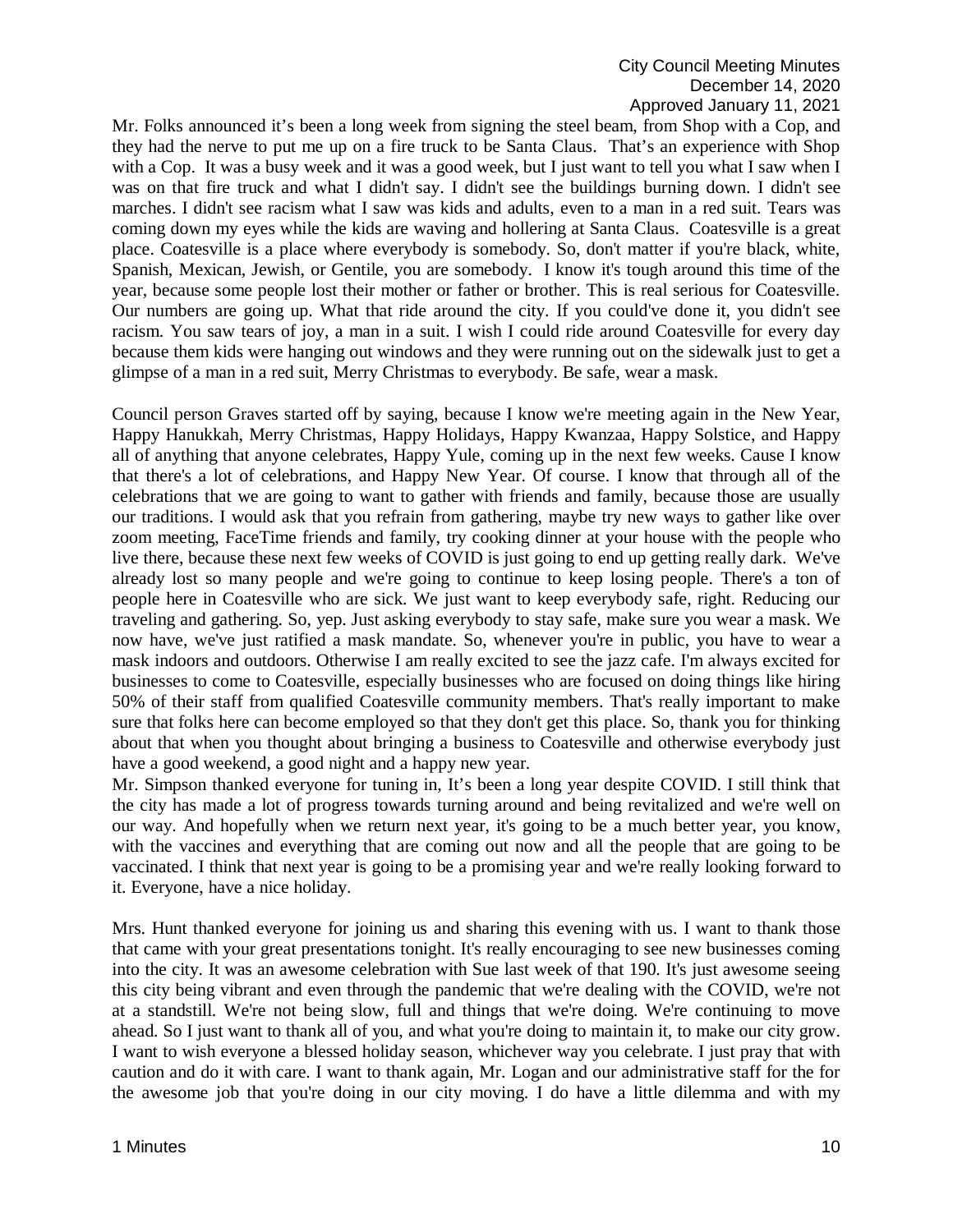women's ministry, we talk about often we've provided food and clothes for the city residents over the last few months, and we've been poised to distribute toys and it's scheduled for this Saturday, but I'm concerned about how we can really do it and still keep everybody's safe. I implemented a plan to maybe take appointments so people could come and we have no more than three or four parents at a time probably get the toys. But I'm still not sure if that's a safe thing to do right now. So listen, Mr. Logan, I'll give you a call tomorrow with some thoughts on that, but in any event, it is scheduled for Saturday at 12 noon where parents can come and get toys for their children. I believe they're going to give us 300 to 350 toys for infants up to the age of 13. So, I would love to be able to be a distributor for that. However, I still need to maintain safety. So, I'll call tomorrow and see if we think that it would be wise to do that again. I just thank everyone for all that you're doing for the city.

Ms. Al Amin thanked all those that attended. Sue, I want to thank you for your event. Thank you for inviting all of us to be able to sign the final beam that goes in your building. It was very, very exciting. I was happy to be a part of that, Mr. Dantzler again, I want to thank you for deciding to bring your business to your hometown and not take it somewhere else. I'm looking forward to both of your grand openings and preferably COVID will have settled down by then. So, they be big to dos. Um, I'd also reiterate what Mr. Logan said, we do have 595 cases in the city of Coatesville, and we also have five deaths. So, with the deaths, those five, their first cause of death was COVID. So, if someone passes and COVID is an attributing factor, but not the number one cause that doesn't necessarily hit the dashboard. So, you know, there's been cases of folks that had underlining conditions and unfortunately, they got COVID and they weren't able to fight it through. There is a mask mandate in effect by the governor, please, everybody, please wear your mask, social distance, whatever your holiday may be this year. You may have to forgo the big family gatherings, but please forgo it. So that next year you can have the gatherings with your family. We can all be safe, whatever holiday, the different individuals, celebrate. I'd like to say happy holidays to everybody. Hanukkah started at sundown on Friday and goes through the 18th of December, which is then followed by Christmas. And the day after Christmas is Kwanzaa, and then you have New Year's. So whatever holiday you may celebrate, I hope it's filled with a lot of joy and, you can all enjoy yourself. I'd like to say a happy and a blessed new year to everybody and preferably next year, we'll be a little better than this year. A lot better actually with the COVID, but please everybody stay safe, wear your mask. It's not forever, it's temporary. And I think if we would all do our part and do what we need to do, now we could get over the hump and you know, if you're sick, stay home, please don't come out in public. And if by chance you get COVID, please stay home for your quarantine again, you know, don't come out in public Coatesville. Everybody is very close knit. If somebody needs something, you can always inbox me, you can always call me. I'd be glad to go to the store and do a porch drop a door drop, and please, just everybody stay safe. Thank you all.

Mr. Logan asked Vice President Green to say a few words, I just want to just say thank you to a group of people that rarely get thanked. I know that council members, you guys do thank them, but I don't get a chance to thank them that much. And that's to the, the City hall staff and all the people that kind of do the things to make the city run. That's our finance department, our Finance Director, Rich Troutman, who may or may not be on the line tonight, but he has a very, uh, dedicated staff, that they did some hard work. They crunch numbers, they service our customers, our residents, as they come in. They are our frontline because, uh, they're here almost every day, uh, because the community is here every day. So I wanted to thank Rich and his team for the outstanding work that they do. And in addition to that, I want to thank Steve Dobson, who is our code supervisor and his team, Stacy, along with LTL for doing outstanding work that they do in our Codes Department. I'd also like to thank our Chiefs, our Fire Chief, Mr. Garry Alderman, and our Chief of Police, Jack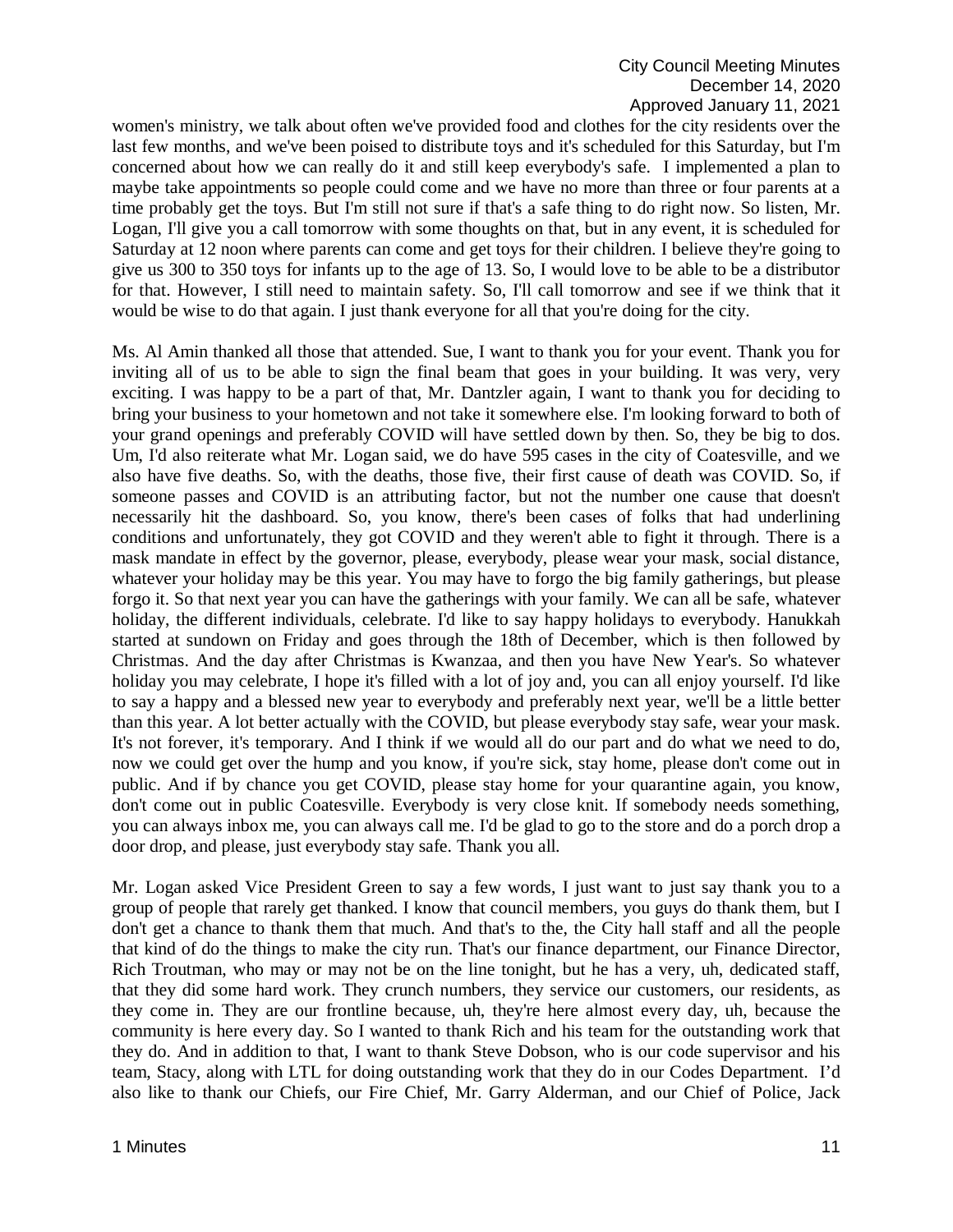Laufer. Thank you, guys, for the outstanding work that you do each day and keeping me motivated from time to time. I also want to give a big shout out to our public works. The guys that are out there on the ground, 24/7 sometimes in all types of weather, like the post office, they're out there every day. Thank you, guys, for your outstanding work and leadership. The last person, but not least. I think the last person, when I leave as the lady that sits next door to me, Ms. Mowday, that has been here for a lot longer than, many of us, she seen seven managers come and go, I hope I'm not jinxing myself. Thank you for all of the work that you do, all of the requests that you fill, along with her partner in crime, downstairs, Kelly, you guys do some work that, I mean, without you guys, I probably couldn't find anything here in city hall, so thank you. I appreciate you. I wish Happy Holidays. And I'm looking forward to working with you all next year. Thank you.

Chief Alderman stated that this will be probably this meeting except a reorganizational meeting, but I actually, enjoyed Saturday night escorting at fire truck around city of Coatesville. I did that probably 47 years ago what Councilman Folks did on the fire apparatus and not a lot has changed. I will tell you that kids back then versus kids nowadays, they love that guy in red. And I will tell you that the, the hour and a half or two hours do we run around the City of Coatesville. He honestly didn't shut up the whole time. He was so jolly full up there that I could hear him from in front of my truck, that he did an excellent job and, and I commend him for that. Unfortunately, this'll be the last year. I'll be around to enjoy the Coatesville Fire Department, the taking firetrucks around town, but I'm glad that was suggested. And I think it was great for those kids to see that and to hear him out there, even though we had a couple of strange people out there, but we found some, adults that were quite funny, but everybody seemed to enjoy them. And I could see the, the parents running back inside to get the kids to come out there, to wave to him and thank him and believe me, he did a very good job and I would thank the City of Coatesville for allowing me to have worked for him for the last five and a half years. And I will gratefully miss not working for the City of Coatesville. I've done it for many years off and on. Just keep up the good work and I hope things can improve and things can come back around and the City Coatesville can be a nice place for people to visit. So, thank you very much. Appreciate it. Merry Christmas to all of you.

Vice President Green thanked Mr. Alderman I so appreciate you and your community. We just thank you. You know, when you're talking about the firetruck with the Mr. Folks, I can only imagine not being there, but I know Mr. Folks and his comments that he made, during his council comments were awesome, you know, because that's what it's about. In the climate that we're in and so much sadness with the COVID, something like that to, to touch people's hearts. You know, it's not about racism, it's not about protest. It's not about all these other things that we get so bogged down with. And I thank you, Mr. Brooks. I told you that on Saturday, how much I appreciated you being out, um, being distilled committed and dedicated to the city of Coatesville and it's those kinds of things that make it all worthwhile. It's those kinds of things that move the people and sometimes we get so caught up in, so many other things and I know, even earlier in our meeting, when we did the letter of condolence for the forte family, you know, that was so touching for them. And sometimes, you know, in the midst of your sadness, that you can make somebody feel good and brighten your day and brighten their moments. As council people, we represent our different wards and things like that, but, we legislate and we do things. We have difference of opinion, but when it all comes down, it's about our residents. It's about the people that have elected us to be here. It's about making them feel good and doing things that make them feel good. I just want to say, to the department heads and all the employees of the city, we appreciate you this holiday season. You know, we wish you all a safe and a safe holiday and a happy new year, the police department, I just need you to know and hear from me. I support you guys a hundred percent. It's about keeping our residency. It's about doing the things